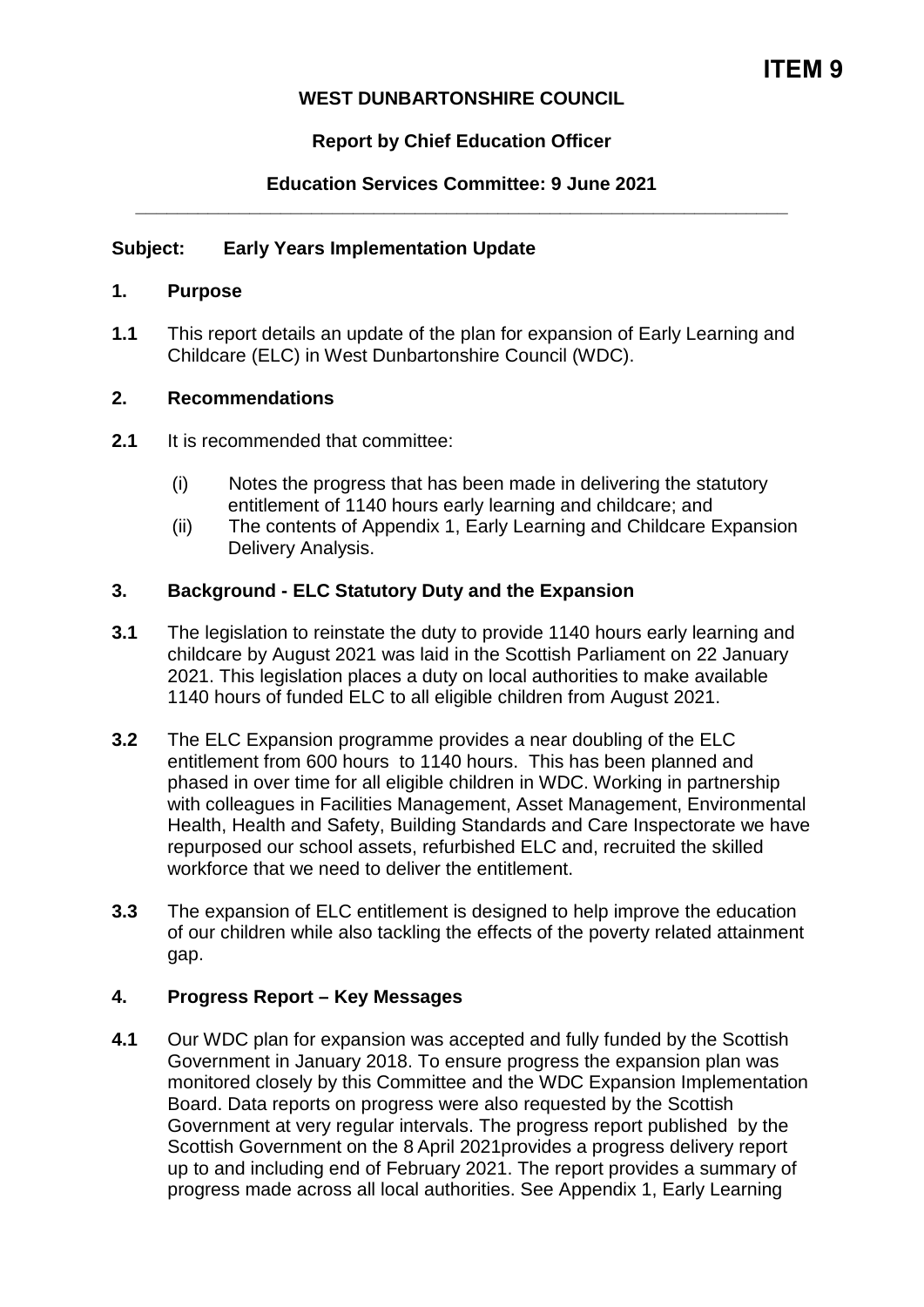and Childcare Expansion Delivery Progress for analysis of WDC performance in comparison to progress made nationally.

## **4.2 Key Messages**

The Scottish Government Early Learning and Childcare Expansion Delivery Progress Report, March 2021, provided key messages for Councils on the progress delivery of 1140 hours at local authority and funded providers of ELC, recruitment of a suitable workforce and completion of capital building projects to enable 1140 hours. West Dunbartonshire Council compares very favourably in all of the key aspects reported.

# **5. Main Issues - Expansion Guiding Principles**

# **5.1 Funding Follows the Child and the National Standard**

The Interim Guidance on the delivery of Funding Follows the Child and the National Standard has been reviewed. This revised guidance provides the requirements for all funded providers. The revised guidance recognises that the pandemic and closures of ELC has impacted delivery of 1140 hours and improvements to the quality of ELC. In light of this, a degree of continued flexibility will apply to certain aspects of the National Standard from August 2021. This flexibility will apply to certain aspects of when the National Standard will be met including:

- The partnership work with funded providers to reach agreement on sustainable local funding models;
- Delivery of as much of the National Standard criteria as possible, but to highlight where flexibility may still be required.
- **5.2** We continue to ensure that our ELC offers high quality provision. This is supported by the Early Years Team and Care Inspection Improvement Service to bring grades to good and above. Care Inspections have resumed for all high and medium risk services. This will include on-site visits to engage in fieldwork, to gain assurance about the wellbeing of children and to assess how children's needs are being met. Any setting that is a cause for concern or areas requiring further exploration will be a priority for inspection. The Care Inspectorate will prioritise their inspection activity in response to:
	- Covid 19 notifications i.e. through complaints, medication, staffing, finance, accidents and incidents, infectious disease outbreak, allegation of abuse, misconduct, criminal conviction, manager absence, planned refurbishment or alterations;
	- Inspection history, particularly where the last inspection identified significant areas for improvement and where they now need to assess the extent to which improvements have been made;
	- New services which have not been inspected since registration with the Care Inspectorate;
	- Inspection frequency timescales applies to all other services.

# **5. People Implications**

**6.1** As previously reported a high quality, diverse and well-qualified professional workforce is key to delivering the expansion. Recruitment plans for the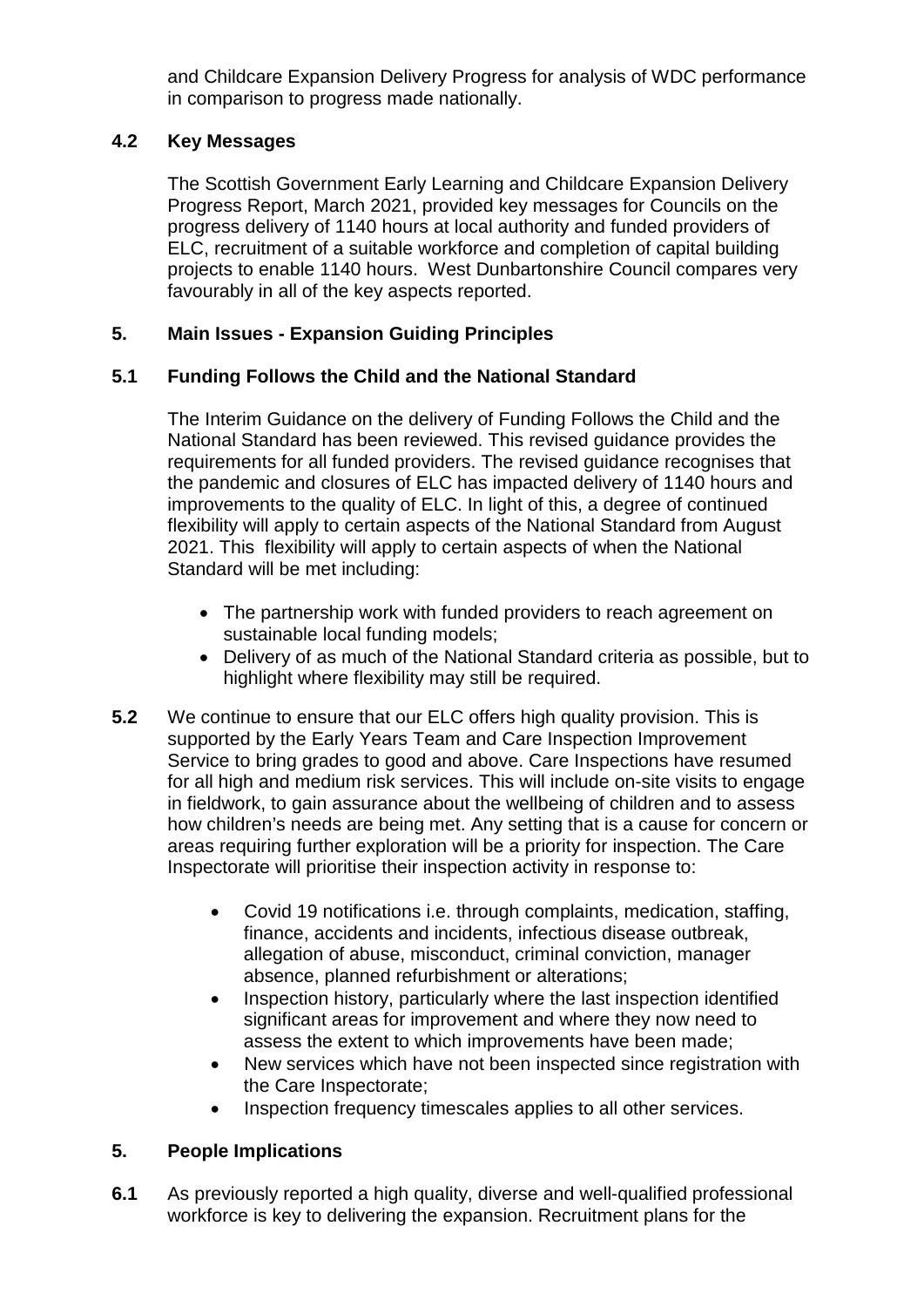remaining projects are near completion. A range of leadership models ensures high quality at our ELC.

### **7. Financial and Procurement Implications**

**7.1** As reported previously to ensure that it is protected for investment in early learning and childcare, the multi-year funding package for expansion is allocated through a specific grant. There are no changes to the multi-year funding allocation to this authority; figures are cumulative. The multi-year allocations for West Dunbartonshire:

| <b>Financial Year</b> | <b>Revenue</b> | <b>Capital</b> |
|-----------------------|----------------|----------------|
|                       | £m             | £m             |
| 2018/19               | 1.410          | 0.580          |
| 2019/20               | 5.268          | 2.380          |
| 2020/21               | 8.717          | 4.480          |
| 2021/22               | 9.723          | 5.880          |

- **7.2** Round 3 of The Temporary Restrictions Fund (TRF) is being paid to private, voluntary and independent childcare services to aid recovery and reopening. This Scottish Government TRF is administered by the Council to support and protect businesses; to ensure that they continue to deliver a service for families on reopening. The services eligible include day care of children's services, out of school care providers, and childminders with more than twelve children. Payments are being made for the restrictions period only.
- **7.3** Scottish Government Grants of between £500 and £1,000 have been available to eligible childminding providers. The Scottish Childminding Association (SCMA) administers this scheme.

### **8. Risk Analysis**

### **8.1 The Key Risks:**

- The quality of the offer of ELC at all funded providers to ensure that they meet the National Standard Criteria
- Agreeing a sustainable rate with partner providers.

## **9. Equalities Impact Assessment (EIA)**

**9.1** An EIA for the Expansion Plan was undertaken previously. There was no requirement to undertake another EIA for the purposes of this report as it is providing an update to Committee on the expansion.

### **10. Consultation**

**10.1** Regular consultation with stakeholders including parents and carers, ELC staff, Unions, Council partners in the project and partner ELC providers continues through the various WDC fora and regular meetings.